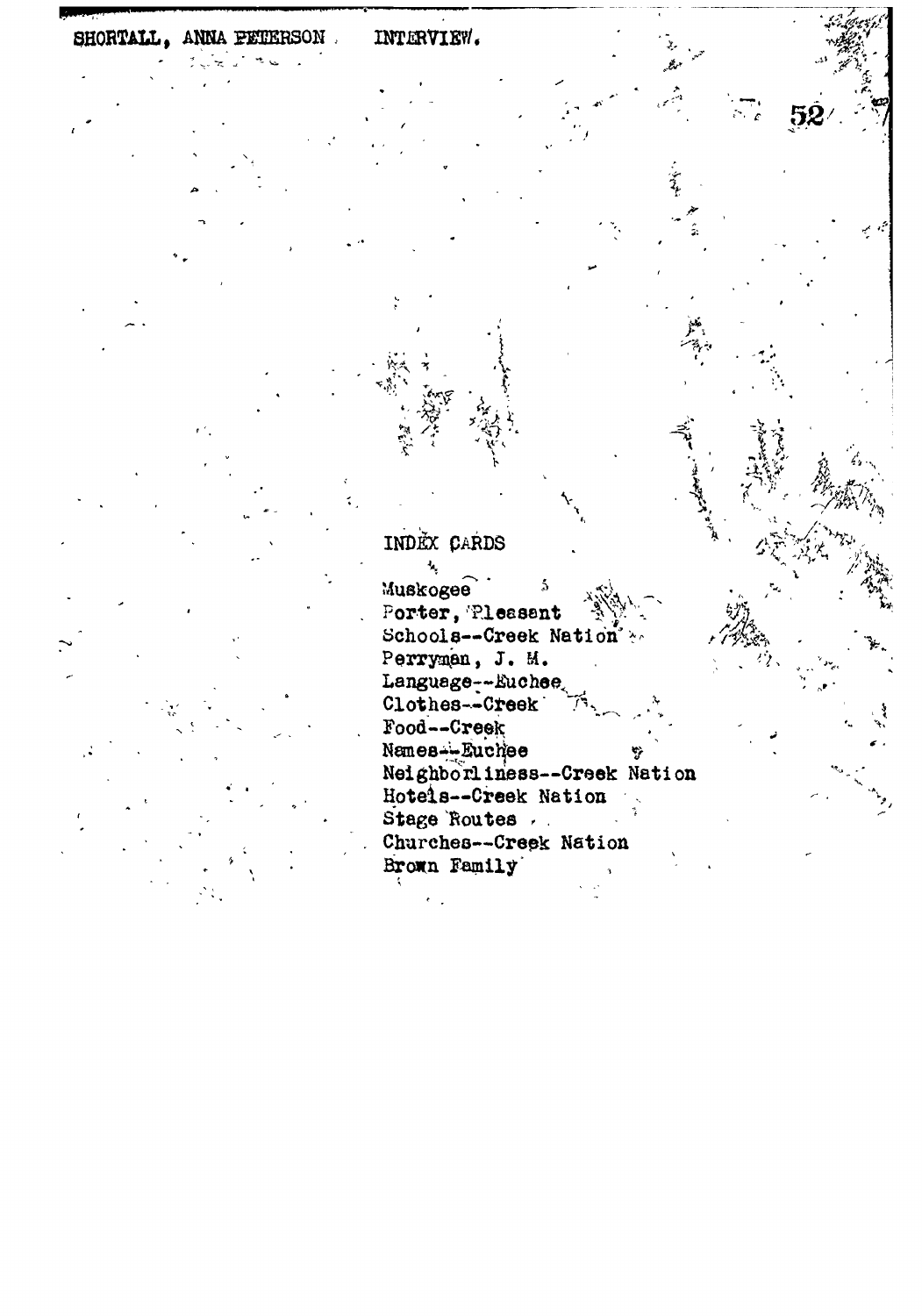JNTERVIEY.

**EXPERIBICSS OF PIONEER TRACHER** OF INDIAN TERRITORY DAYS. Mrs. Anna Patterson Shortall, Porter, Okla. **Enterview given to Miss Ella Robinmin, Field Worker** Indian-Picneer History Project March 19. 1937.

53

ິ∘ Ten Carl G. Patterson and Chlore Kathleen Curren Pat son were my parents. My father was born in Sweden near  $\mathbb{E}[\text{N} \times \text{N} \times \text{N} \times \text{N} \times \text{N} \times \text{N} \times \text{N} \times \text{N} \times \text{N} \times \text{N} \times \text{N} \times \text{N} \times \text{N} \times \text{N} \times \text{N} \times \text{N} \times \text{N} \times \text{N} \times \text{N} \times \text{N} \times \text{N} \times \text{N} \times \text{N} \times \text{N} \times \text{N} \times \text{N} \times \text{N} \times \text{N} \times \text{N} \times \text{N} \times \text{N$ in 1869; at the age of thirty years. He located at Nantiook, Pa. There he was unployed by the Pennsylvania Rail- $\lambda$  road and Mining Company. He was married to my mother at that place in 1874. She belonged to an irish family who had emigrated to this country during the carliest settlement of the colonies. In 1878 he came to Muskogee, taking a position on the M. K. & T. Railroad as Foroman of the car repair and inspection department. No remained in the employ of the company for 30 years with only two weeks lay off duri ing the time he was in a hospital. I was born in Avoka, Penn and was 27 months old when my parents brought me to Muskogee.. We lived in a little box house down on the west side of the tracks near the west end of where the viaduct now is. As Muskogee was only a village of a few houses, being near the center of town was most desirable. Our nearest neighbor was Mr. Pleas Porter. That was during the lifetime of his first wife the mother of his children. His little bey, Will,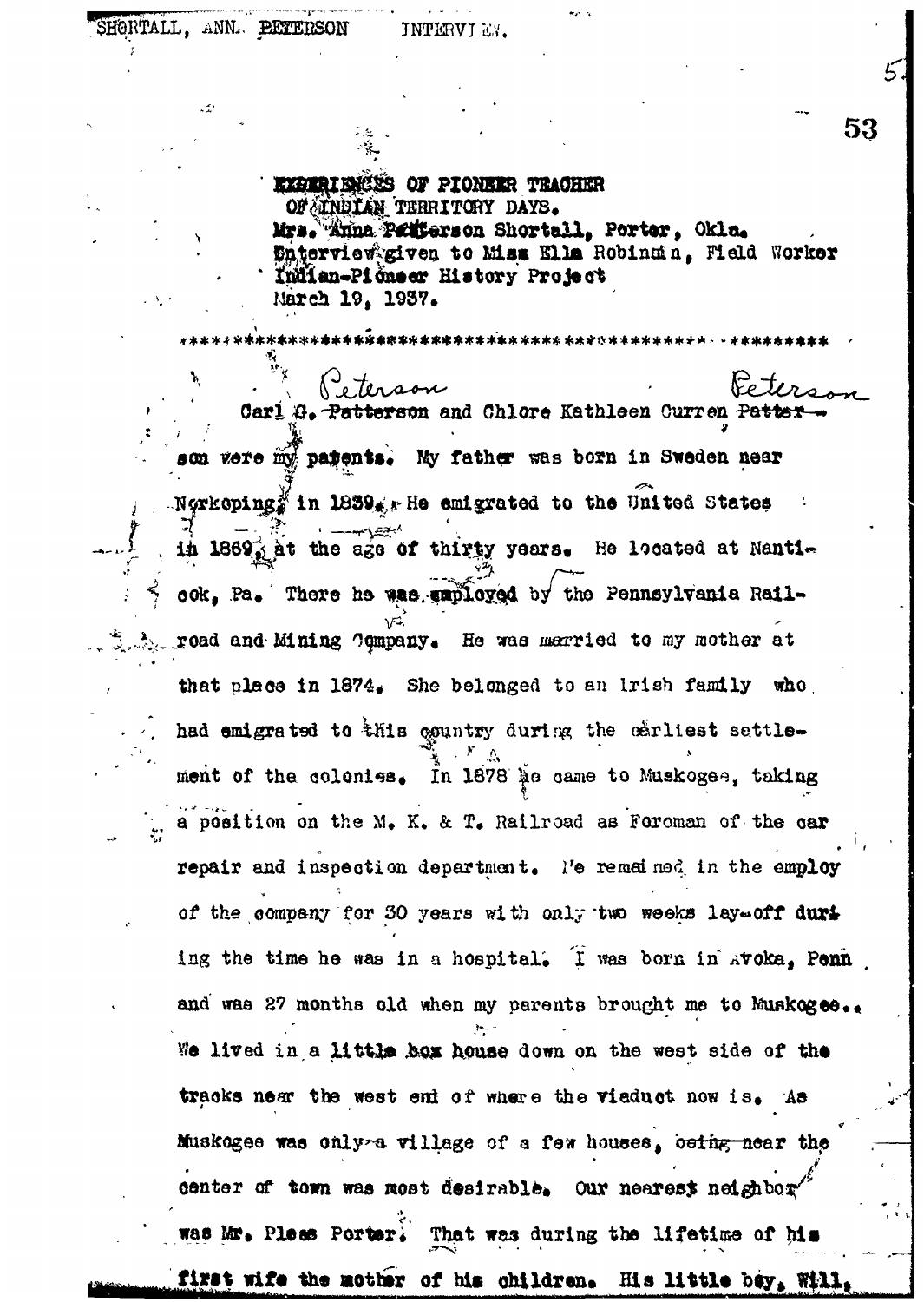54

2

persisted in playing on the tracks. I attended school at the Rock Church at the corner of Okmulgee and Cherokee Brither Brewer was pastor of the Methodist Church and had established the school a few years prior. Mrs. M. T. Locke Brother Brewer's sister, was my first teacher. I had already learned my letters from studying them on the box cars that stood on the tracks in front of our house and on the front of my mother's stove. I learned M.  $K_{\bullet} \times R_{\bullet}$ the first ones. The room in which Mrs. Locke taught was in the back yard of the church and she lived just across the street. Brother Brewer taught the higher classes in the church building. A little leter I attended private school taught by Mus. Weith Butke, an experienced teacher from Kansas City. Her husband was a nephew of Mr. William Madden a prominent contractor in Muskogee at that time and who erected the building knows as the Macden Building and now occupied by the  $Y_{\bullet}M_{\bullet}G_{\bullet}A_{\bullet}$ Among the students in the school was: Ted Wisdom, son of Mr. D. M. Wisdom, Indian Agent, Ralph Dresback, the first white child

born in Muskogee. Three of the Tufts children. Ella Rob-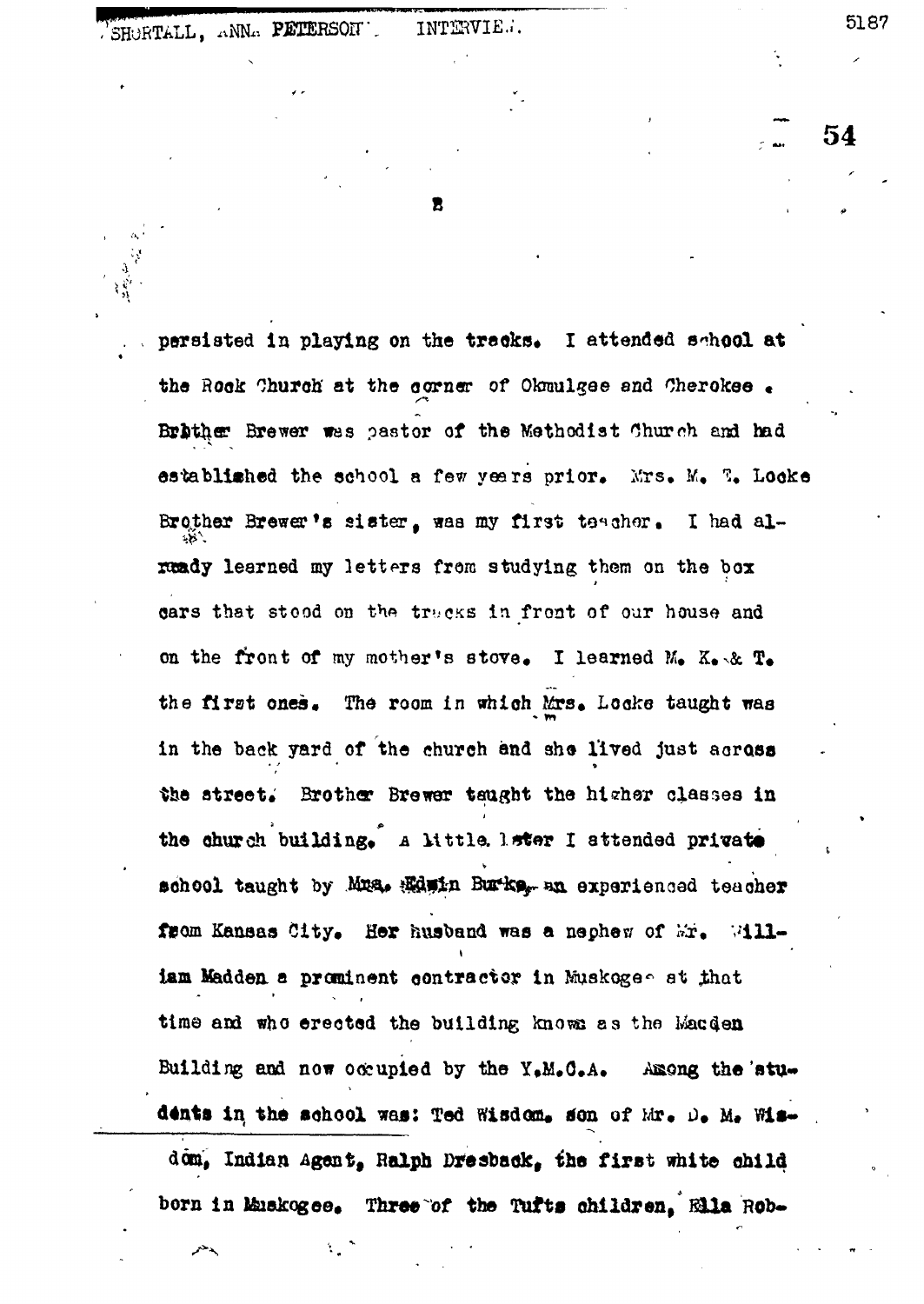55

3

inson whose home was in the country, Fred and Tommie Madden, my little brother Carl and Myself. Mrs. Burke was a most excellent teacher and thoroughly believed in enforcing the law. The building in which she taught stood between Main and Second Street just north of where Court Street now runs. Col. and Mrs. Tufts lived where the Railway Axchange now stands. Little Carl Tufts was only five years old. After sitting quietly for an hour or so he would become so bered, he without leave of absence, would take himself nume. It kept his mother busy giving him a switching and bringing him back to school as he made several trips a day. Mis. Burke was compelled to close the school on account of the illness of her husband. The T next year I attended a private school by Miss Kate Chaw, a young Creek Indian Woman, who had been educated at Northfield Massachusetts. The Presbyterian Boarding Scheol for Andian girls had been opened prior to this time but had not admitted white students, however, arrangements rad been made whereby the yould attend and I started to school  $there$ . Miss Kate Cox, a lady from the North was in charge of the school. I completed the prescribed course and was ready for something to do. I didn't know exactly what.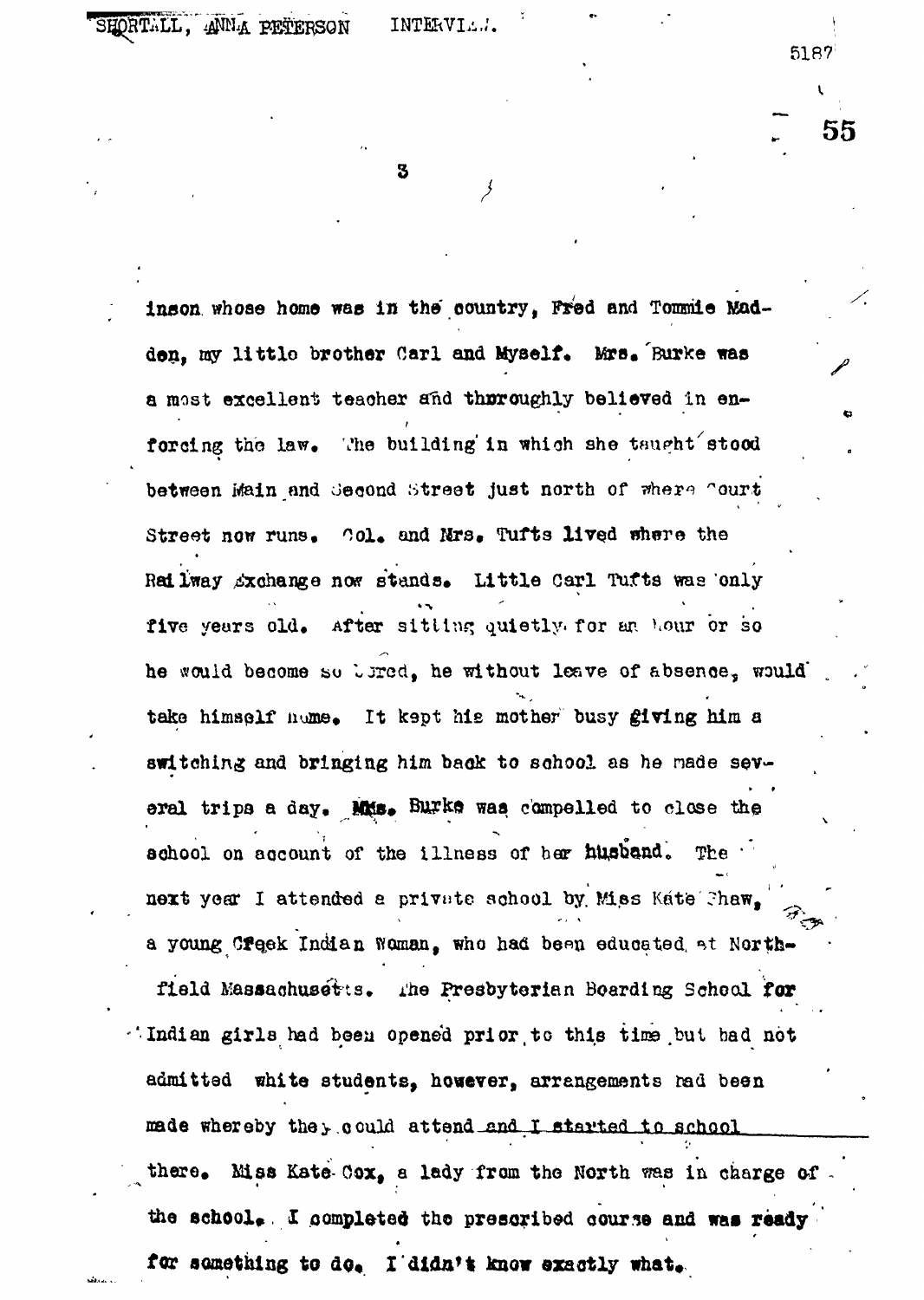56

On *fearning* that one of my friends just my age. 16 years was going to teach. I/announced to my parents that if she usuld teach school I could too. My fether said: "Do you think you are smart shough to teach sahool?" My reply was "I think I am smarter than she is, at least I made better grades in school." Then futher stad: "If you take the required examinations and pros I will give you a gold watch." And I wanted the watch and a lady's watch at that. I splan ad for clothes that would impress the School Board iith my dignity and give me moer mature appearance. My hat would have looked well on a woman of 80. My dress was made with a bell skirt and touched the floor all around. Thus attired I journeyed to Sufala to stand the ordeal of examination, inspired with the promise of a gold watch and the ambition to do something for myself. gave me courage. Mr. J. M. Perryman was Superintendant of the Creek Schools at that time. Taylor Chissoly George Tiger, and William Harvison, composed the School Board. On returning home my father asked:"Well what are you going to do?" I said: "I am going to get a watch". That explained to him that I had passed the required examination. Shortly after I received, not a teacher's certifi-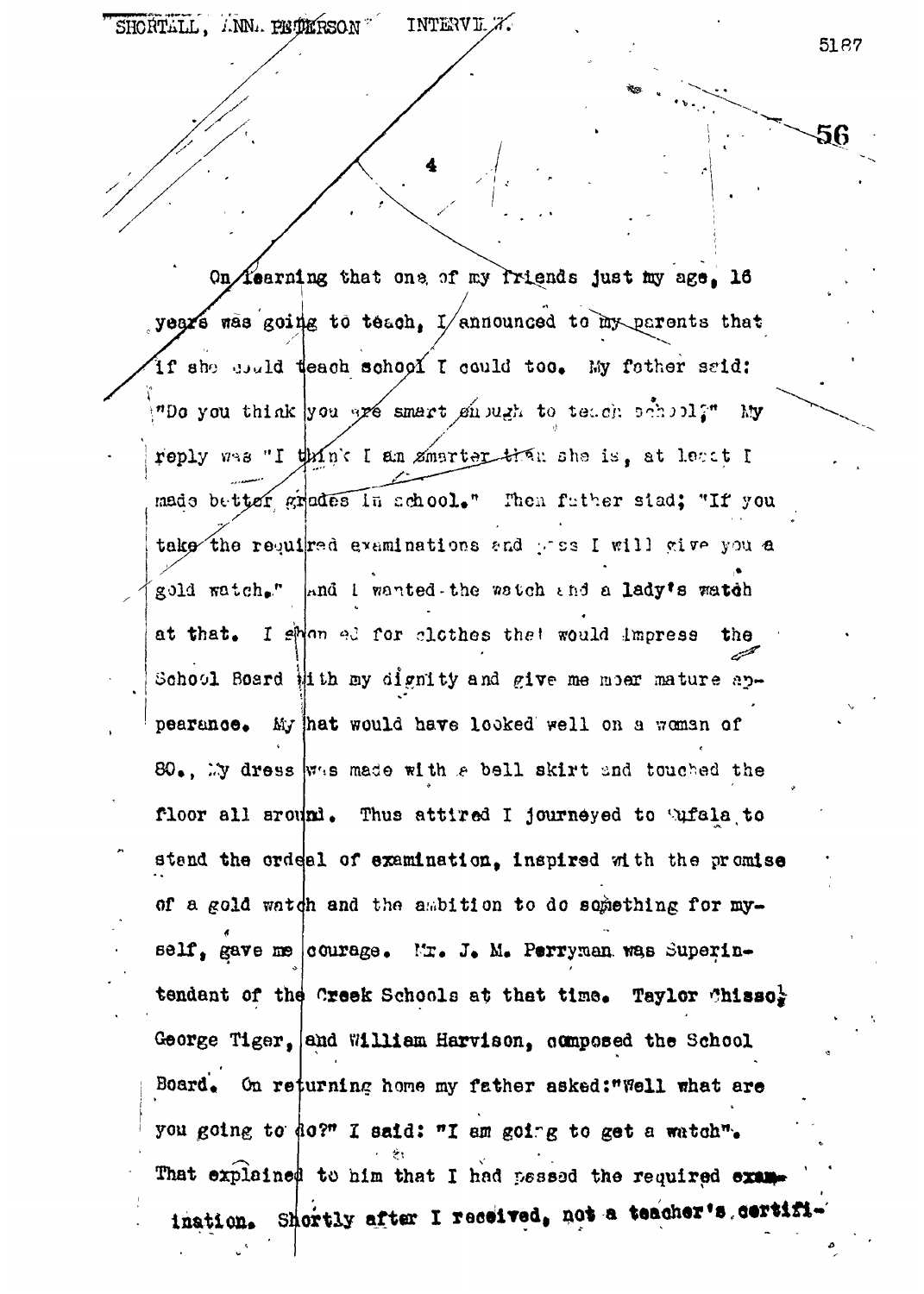cate as I had expected, but an appointment out in the Creek Nation, designated as Pole Cat School. As I had never heard of the place I inquired of Mr. Pleas Porter as to the location He said: "I never heard of the school but I know where the Pole Cat Creek is, and that perhaps is the place." Shich it proved to be. It was locatedqin the third Judical, district near where the town of Slick is now located. I began teaching September 5, 1892, and Laught there one year. As there had been no school there, and they did not expect to have one, there nad been no provision made flames house in which to tegch. However, there was a vacant log house on the land belonging to Mr. and Mrs. iger. He was familiarly known as liger Jack. I boarded with them and was well tranged in their home. This house had been used for a core offly and had no door shutters. It was heated with a vood stove and it fell to my lot many times tocaut the wood. There were forty full-blood Euche children in school and not one of them understood a work of English. Neither did I know one work of Euche, however a solution to the problem came.in this way. Mrs. Tiger's household duties did not consume all of her time and her husband had allithe time there was and they both were a great help to me. She spoke English and Creek. He spoke Creek and Euchee. I would tell her

TWTERAT FY"

**FORTALL: ANNA PETERSON** 

5187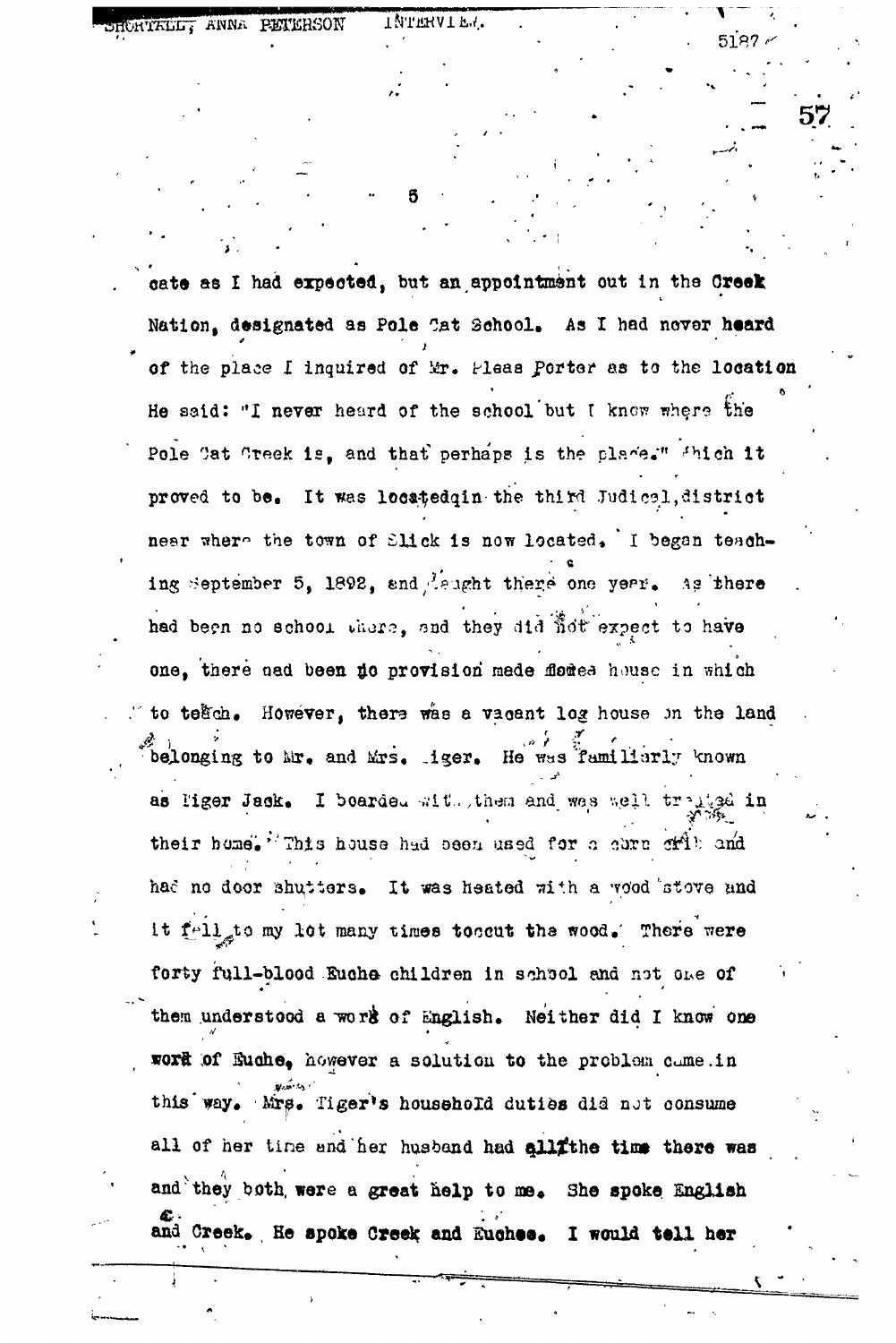something in English. She would repeat it to him in Breek and he would interpret it to the children in Tuchee. As the school was near their home they spent a great deal of time with me and were very much interested in the school as they had a little boy hose who attended. The ages of the oupils ranged from six to twenty-two. years. The boys' as well is the girls had long hair and all had ouggers; Something had to be done about it and that rithout delay as i too had long h ir and those little snimals were no respecter of persons. Tiger Jack held the boys while I out their hair and Mrs. Pizer and I applied soap genorously and washed all their heads. And in that way eliminated the most disagreeable feature from our group.  $In$ warm weather the boys up to the age of 11 or 12 years old, came to school clad in long shirts minus trousers and underwear. When the boys put on a clean shirt they didn't take the trouble to remove the dirty ones and by Spring-time they had on several. It was there that I first learned to eat Indian food. Mrs. Tiger made grape soup, made from wild grapes that ripened in the Fall. . They were cooked and the juice strained and dumplings

58

NNA PETERSO

SHORTALL,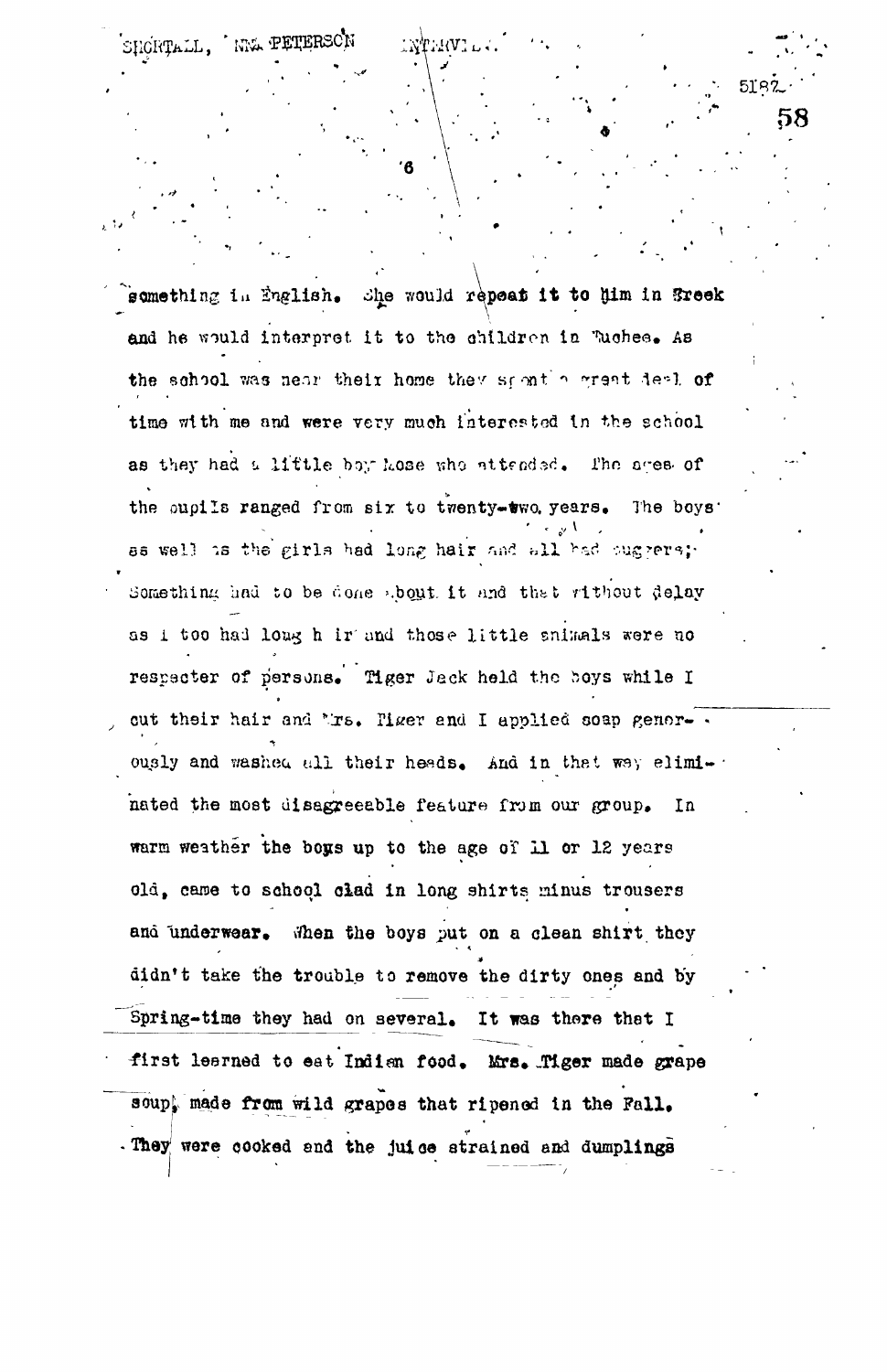made with corn meal were added. It was good and I  $\begin{matrix} 1 & 1 & 1 \\ 0 & 1 & 1 \end{matrix}$ liked it. I also had my first sofka there and I liked  $\rightarrow$  \ it, too. As many of the children hed no names I had to distinguish them in some way so I gave them a name that suggested something atout the child. For instance... the boy that wore a red shirt would be known as Red shirt. *x* . That was eafe until he learned his name for they rarely changed their sbir'ts. The larger-boys wrre supposed to cut the wood but they roon found out if they were late .to school, they would not be compelled to do  $x$ t as I had already out-it. I paid \$8.00 a month for my board, and did my own laundry.

ENTERATEd.

SHORTALL, FINNE PETERSON .:

As it was a custom of all Indians to give food and  $q$ shelter to their friems in trouble, I would see Mrs. Tiger go down through the timber every day «ith a package. One day as I sturted for a walk she asked me if I would take a bucket of lunch and set it on a certain stump in the woods. I did so and before I got away a rather unpleasant looking Indian man wane out from where he had been hiding and said; "You must be teacher" **59**

**T**

• . \

5187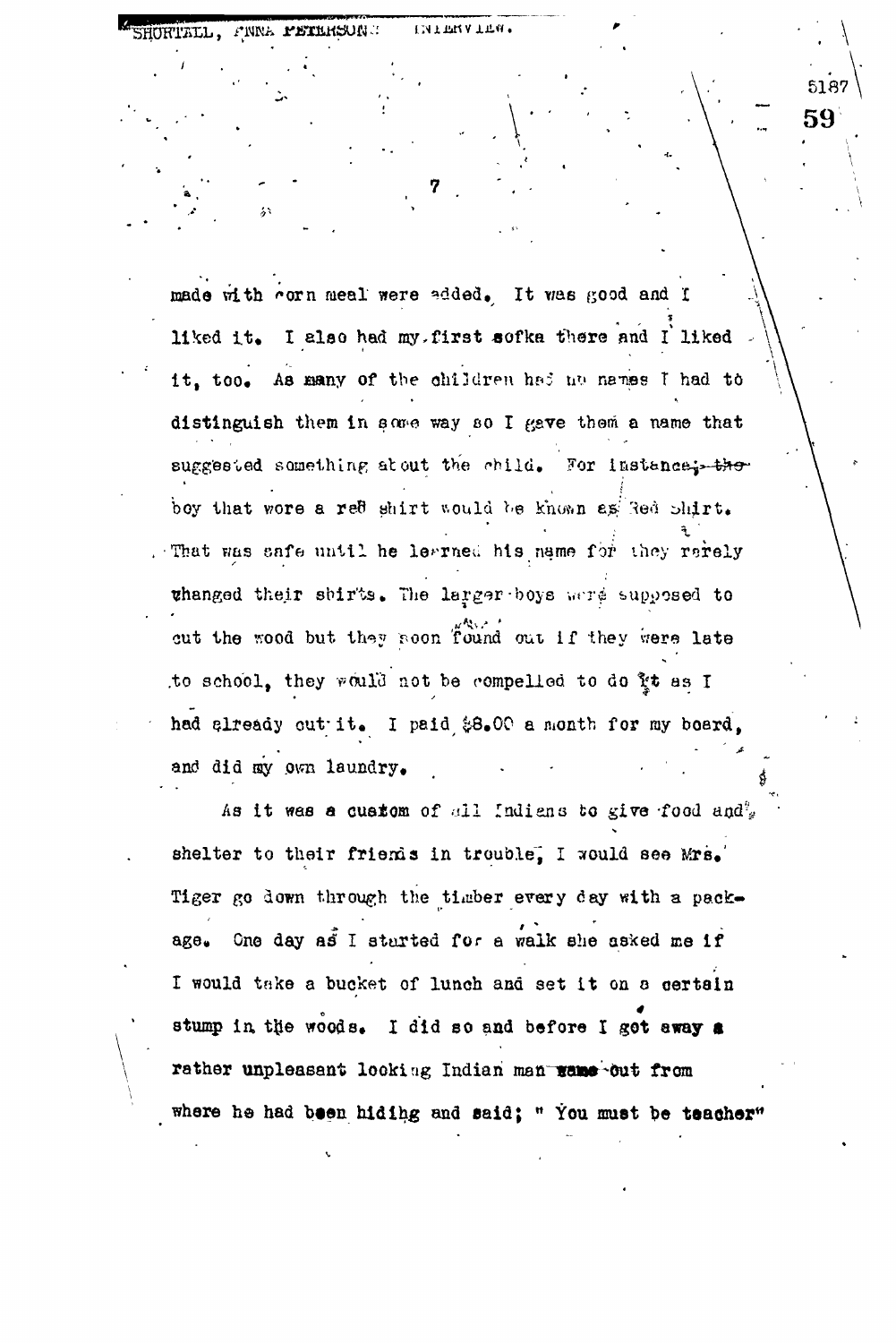"I thought Mrs. Tiger would bring lunch." and I tbld him I was glad to do it for her. I stayed one year but did not return the next year, as I was sent to Green Leaf Schoolmnear Okeman, That was in 1,393. It was an all day drive from Okmulgee on the stage. They stopped at Lee, a half way place for dinner. The hotel wes kept by a negro couple named Lee. The soman was a famous cook and they perved fine meals for twenty-five dents. This school, got its name from a nearby creek. It was a full-blood Creek settlement. There had been a school there for sometime and the children had been tanght to read parrot fashion by former tegeners and did not understand the words they read. Some of them. were in the third and fourth grades. I put the entire group back in the primer and started them at the beginning. I berded with a widown Mes. Cinda Mulgussie, a sister of Holulgee Mxico. His English name was John Smith. Here, too, was a problem to be solved as the children could not understand English. I took a book home and with "inda's help learned to read the primer in Preak. A less on at a time. When the children found out that I could read a little bit in Creek they were

**THTERVIEW.** 

я

 $518$ 

60.

OLORIALI, ATLA PETTERION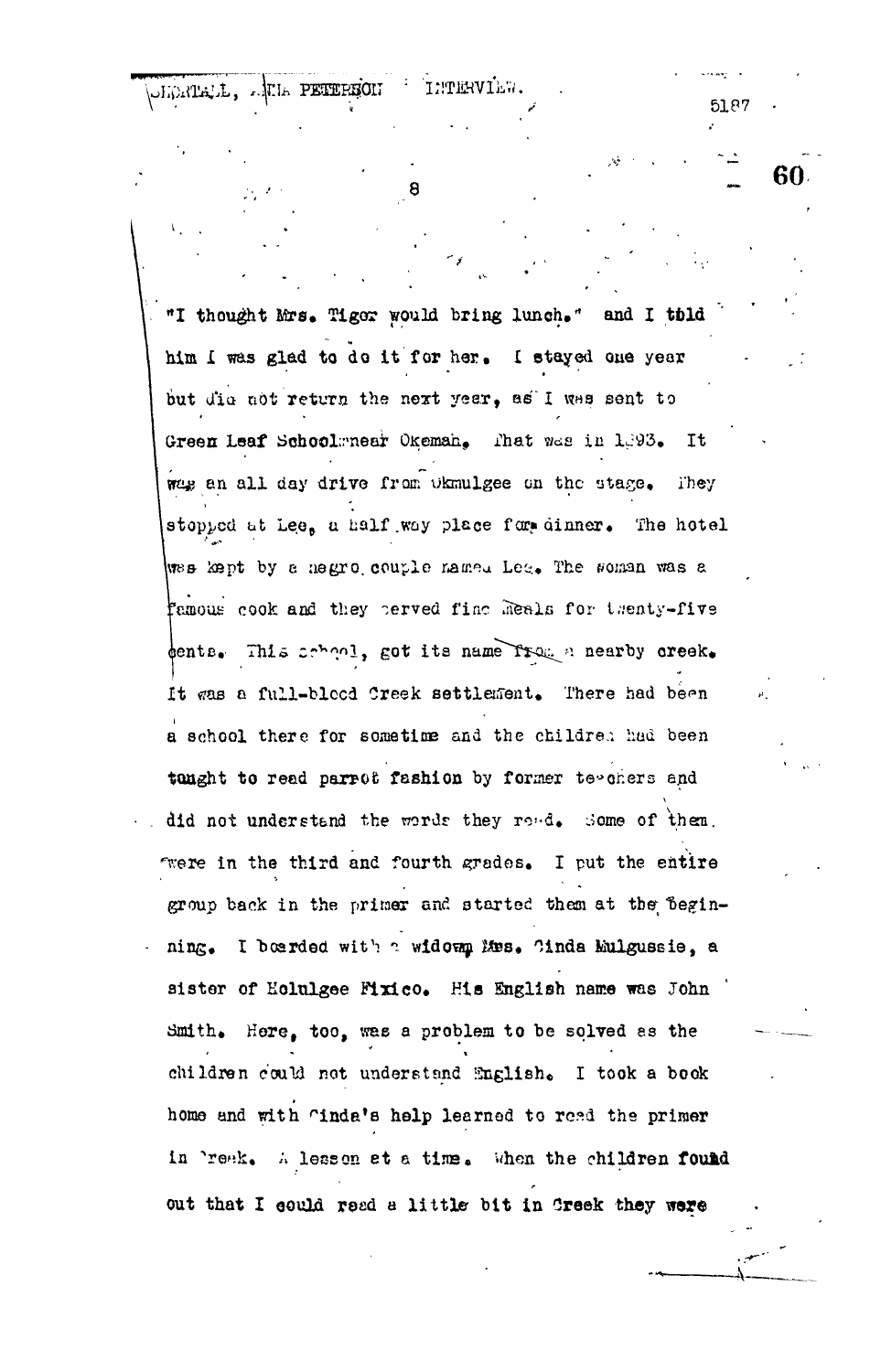61

delighted and it seemed to inspire them to learn to read English. In that way the supplie scened to prespithe meaning of the lessons and we had wonderful success. The attendance was podr in bad weather as there were no good reads. I taught in a building usel by the Baptists for a church on Sunday. It was built with logs, standing on on ends, and the seads dere of split logs with the flat sile up, with heavy pegs for levs." huring the church services the men sat on me side of the room and the women on the other. And every Monday we had to serub the floor cleun up the tobacco. Mrs. Mulgussie had a duaghter, rate, who was a bright intelligent young woman and had a good education. She was a grapt help to me in my school work and we became good friends. She married a son of Mrs. Alfoe Brown Davis, a sister of John Drown, once Thief of the Seminoles. Nate was the mother of John E. Davis, a prominent attorney living at Okemah. We had plenty of Indian food, well cooked. and it semed that it agreed with me as. I gained in weight from 90 pounds to 140 during the school term. Sweet potatoes and sofka were always on the table. I stayed one year. Not only was the teacher expected to

be able to instruct the children but she must know every-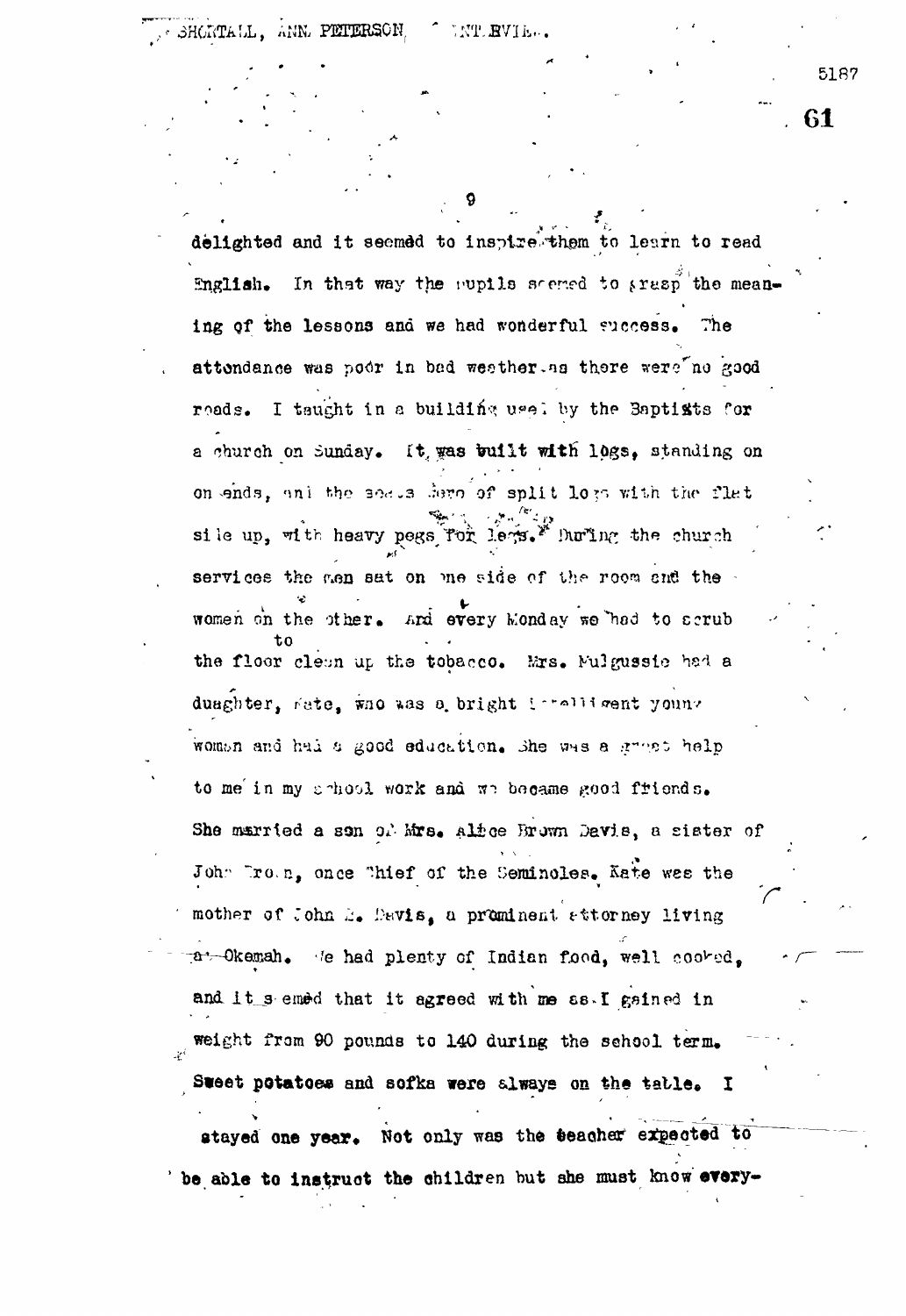NN. PETERSON INTERVIEW.

10

thing else as well. I was called upon to prescribe for a sick man and a sick baby. Being rather funiliar with the common diseases and the ramedy of the country, I was successful in both cases and they made repid recovery. But when I was called upon to prescribe for a sick horse I felt that matters hed just about reached the climax. But as the horse had only a ned case of colic and the standard remedy of a soda drenching followed by one of -salts, he too recovered end added to the list of testi monials to my ability. Had it been in their power Iwould have been awirded a meaal fro craver, when I investigated a ghost serre one maght. Is fair ant bolieve there were such things he ghosts I set out to find what the stronge thing was. It proved only a garden hop with a black blade manging is a troe that. bast a wierd light, and frichtened grown folks as well as the coildren.

62

s.<br>Kata

5187.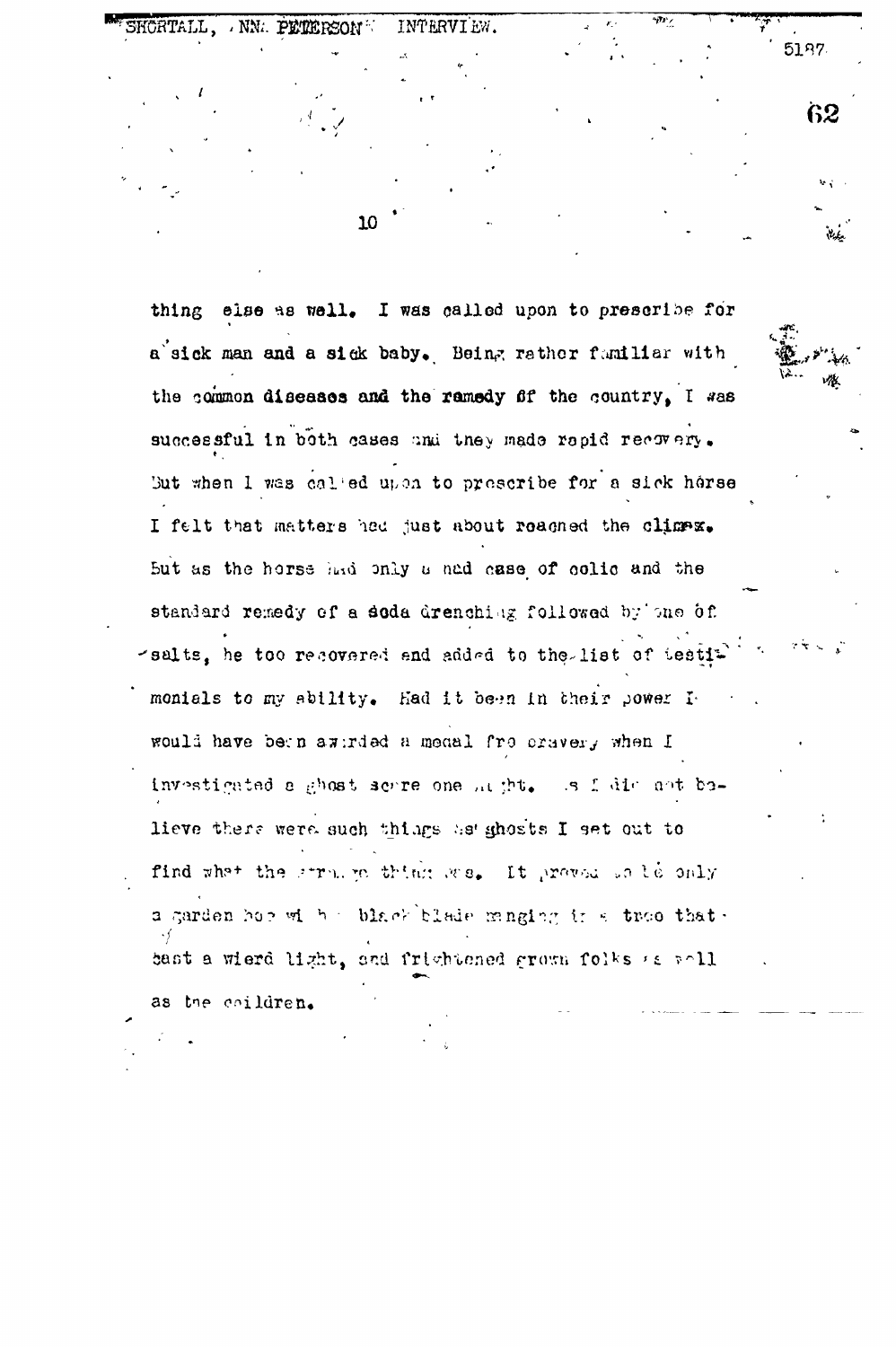IN PETERSON INTERVIES. STIGRTALL.

51.87

11

In 1894 I went to teach at the Creek Boarding School for crphans at Okmulgee. Moty Tiger was superintendent Miss. Tiger acted as matron and Miss Minnie of the school. Fryer Finnegan was matron and taught sexing. Miss Bessie Trent of Muskogee was one of the teachers. At mid term Moty Tiger resigne: and leter Ewing and his wife. usic Mc'ombs Ewing, took charge. They had one child, a oaby, who became ill and died during the term. I was Helping then care for him and he died while I was holdika him. Near the end of the term. 1895, my young brother. "arl. living in Muskogee with my parents was killed in & railroad accident.

I felt that if I was going to teach it would be necessary to have a college course, and in the Fall of 1395 I went to Oswego, Kansas, to take collage work. nfter completing a four years college dourse I returened to the Orphan's School and taught again for two years. George Tiger was Superintendant for one year. He was the eldest son of Moty<sup>\</sup>Tiger. Then Johnson Tiger, his younger son and his wife, Lula Benson Tiger, took charge.

During the time I was there we had two small pox epidémics. A number of the students died. Two boys died one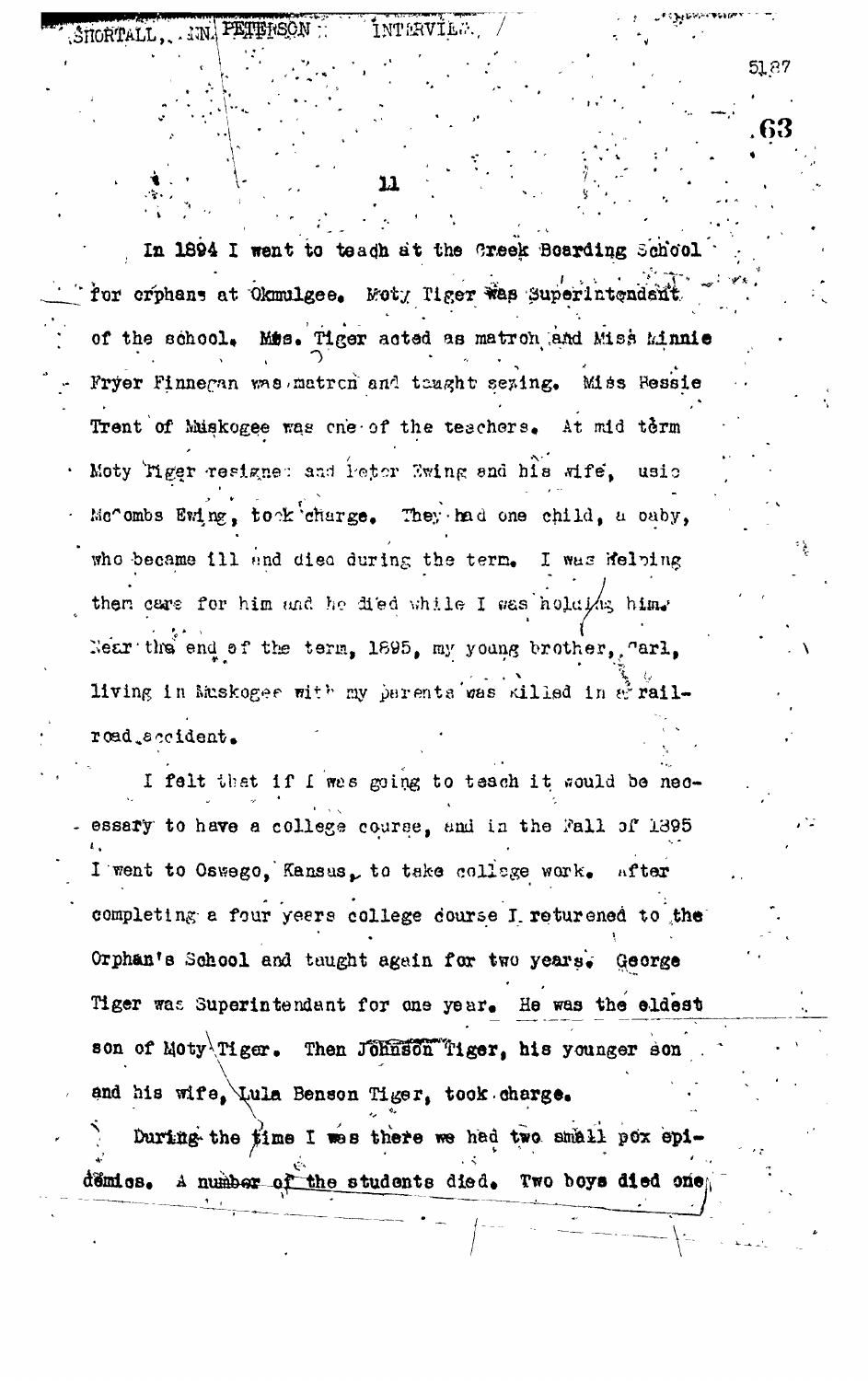one might when I was alone in the room with them. Dr. Claude Thompson was the school doctor and was put in charge of the situation and he-did all he could. But that was not all we had. We, or at least the children, had the itch. Miss Rell right, one of the teachers, a northern lady, spent many miserable hours fearing she would catch it, but as we teachers used all precaution none of thom had it and we cured the children of it. After teaching there for three years. I went to bufale and tought in the Creek Bosrding School for girls for one year. I resigned and married Mr. Frenk Shortall who was also teaching there. The next year ir. thertall that I took charge of the Fhellock Academy in the Chucter ation.

This is one of the cldest schools in the Indian Territary. The school was named in honor of a teachor

In Dartmouth College who had been greatly interested in the education of the Indian. I became ill and came home near the end of the year. He moved to Porter, Oklahoma, where my husband went into business, and I taught for nine years in the public school there.

12

**TNTERVIEL.** 

5187

64

SHORTALL, ANNA PINNERSON